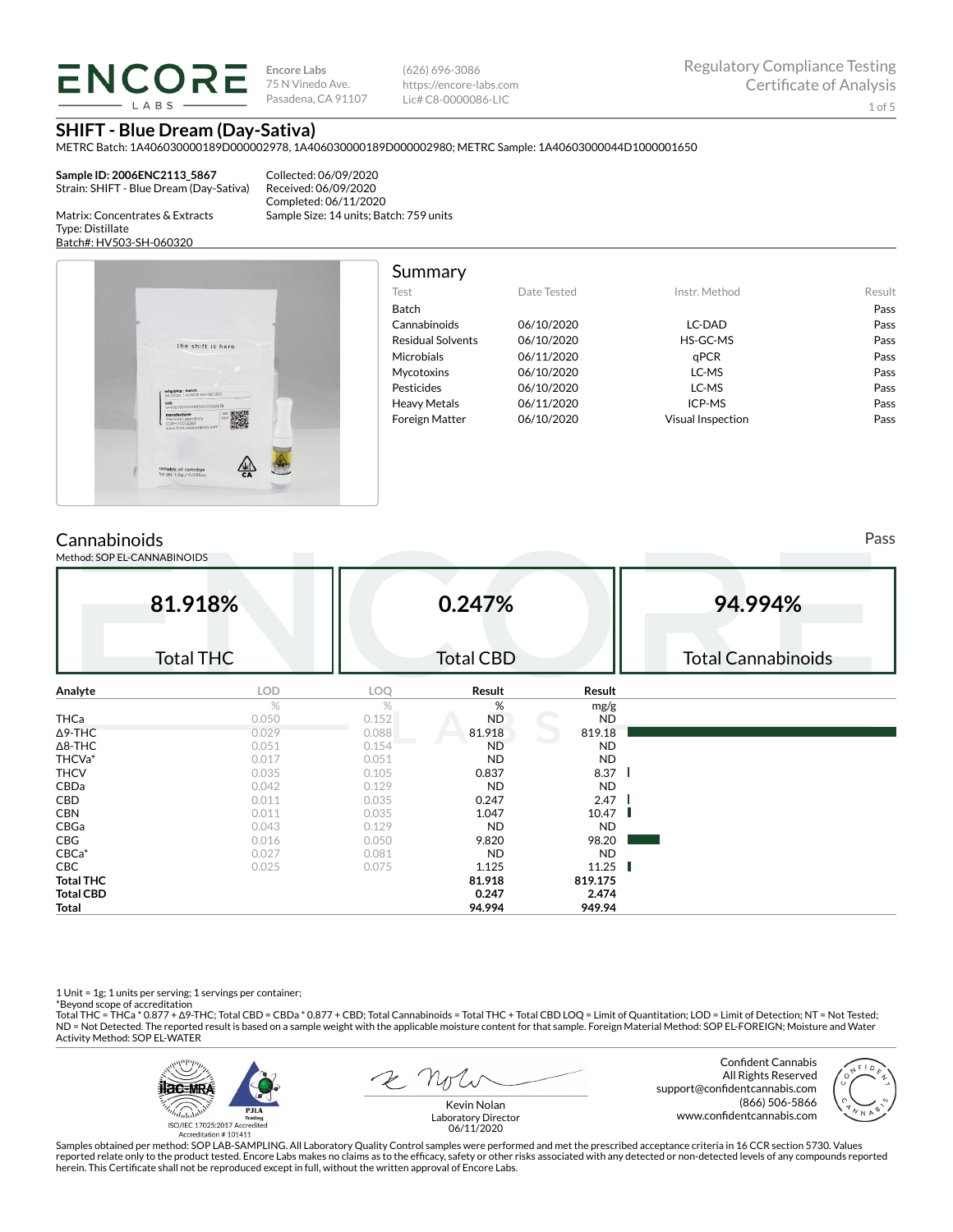**ENCORE** LABS

**Encore Labs** 75 N Vinedo Ave. Pasadena, CA 91107 (626) 696-3086 https://encore-labs.com Lic# C8-0000086-LIC

**SHIFT - Blue Dream (Day-Sativa)**

METRC Batch: 1A406030000189D000002978, 1A406030000189D000002980; METRC Sample: 1A40603000044D1000001650

**Sample ID: 2006ENC2113\_5867** Strain: SHIFT - Blue Dream (Day-Sativa) Matrix: Concentrates & Extracts

Collected: 06/09/2020 Received: 06/09/2020 Completed: 06/11/2020 Sample Size: 14 units; Batch: 759 units

Type: Distillate Batch#: HV503-SH-060320

### Pesticides

Method: SOP EL-PesticidesLCMS LC-MS

| ᄔᄓᄓ<br>Analyte      | <b>LOD</b> | <b>LOO</b> | Limit          | Result                                                                                                                   | <b>Status</b> | Analyte                 | LOD       | LOQ       | Limit          | Result                           | <b>Status</b> |
|---------------------|------------|------------|----------------|--------------------------------------------------------------------------------------------------------------------------|---------------|-------------------------|-----------|-----------|----------------|----------------------------------|---------------|
|                     | $\mu$ g/g  | $\mu$ g/g  | $\mu$ g/g      | $\mu$ g/g                                                                                                                |               |                         | $\mu$ g/g | $\mu$ g/g | $\mu$ g/g      | $\mu$ g/g                        |               |
| Abamectin           | 0.005      | 0.02       | 0.1            | <b>ND</b>                                                                                                                | Pass          | Fludioxonil             | 0.01      | 0.05      | 0.1            | <b>ND</b>                        | Pass          |
| Acephate            | 0.002      | 0.01       | 0.1            | <b>ND</b>                                                                                                                | Pass          | Hexythiazox             | 0.005     | 0.02      | 0.1            | <b>ND</b>                        | Pass          |
| Acequinocyl         | 0.005      | 0.02       | 0.1            | <b>ND</b>                                                                                                                | Pass          | Imazalil                | 0.05      | 0.1       | 0.05           | <b>ND</b>                        | Pass          |
| Acetamiprid         | 0.005      | 0.02       | 0.1            | <b>ND</b>                                                                                                                | Pass          | Imidacloprid            | 0.005     | 0.02      | 5              | <b>ND</b>                        | Pass          |
| Aldicarb            | 0.05       | 0.1        | 0.05           | <b>ND</b>                                                                                                                | Pass          | Kresoxim Methyl         | 0.005     | 0.02      | 0.1            | <b>ND</b>                        | Pass          |
| Azoxystrobin        | 0.005      | 0.02       | 0.1            | <b>ND</b>                                                                                                                | Pass          | Malathion               | 0.02      | 0.05      | 0.5            | <b>ND</b>                        | Pass          |
| <b>Bifenazate</b>   | 0.005      | 0.01       | 0.1            | 0.012                                                                                                                    | Pass          | Metalaxyl               | 0.002     | 0.005     | $\overline{2}$ | <b>ND</b>                        | Pass          |
| <b>Bifenthrin</b>   | 0.005      | 0.05       | 3              | <loo< td=""><td>Pass</td><th>Methiocarb</th><td>0.05</td><td>0.1</td><td>0.05</td><td><b>ND</b></td><td>Pass</td></loo<> | Pass          | Methiocarb              | 0.05      | 0.1       | 0.05           | <b>ND</b>                        | Pass          |
| <b>Boscalid</b>     | 0.02       | 0.05       | 0.1            | <loq< td=""><td>Pass</td><th>Methomyl</th><td>0.01</td><td>0.02</td><td>1</td><td><b>ND</b></td><td>Pass</td></loq<>     | Pass          | Methomyl                | 0.01      | 0.02      | 1              | <b>ND</b>                        | Pass          |
| Captan              | 0.05       | 0.1        | 0.7            | <b>ND</b>                                                                                                                | Pass          | Mevinphos               | 0.02      | 0.05      | 0.02           | <b>ND</b>                        | Pass          |
| Carbaryl            | 0.02       | 0.05       | 0.5            | <b>ND</b>                                                                                                                | Pass          | Myclobutanil            | 0.005     | 0.01      | 0.1            | <b>ND</b>                        | Pass          |
| Carbofuran          | 0.05       | 0.1        | 0.05           | <b>ND</b>                                                                                                                | Pass          | Naled                   | 0.01      | 0.02      | 0.1            | <b>ND</b>                        | Pass          |
| Chlorantraniliprole | 0.002      | 0.01       | 10             | <b>ND</b>                                                                                                                | Pass          | Oxamyl                  | 0.005     | 0.01      | 0.5            | <b>ND</b>                        | Pass          |
| Chlordane           | 0.05       | 0.1        | 0.05           | <b>ND</b>                                                                                                                | Pass          | Paclobutrazol           | 0.05      | 0.1       | 0.05           | <b>ND</b>                        | Pass          |
| Chlorfenapyr        | 0.05       | 0.1        | 0.05           | <b>ND</b>                                                                                                                | Pass          | Parathion Methyl        | 0.05      | 0.1       | 0.05           | <b>ND</b>                        | Pass          |
| Chlorpyrifos        | 0.05       | 0.1        | 0.05           | <b>ND</b>                                                                                                                | Pass          | Pentachloronitrobenzene | 0.01      | 0.02      | 0.1            | <b>ND</b>                        | Pass          |
| Clofentezine        | 0.01       | 0.02       | 0.1            | <b>ND</b>                                                                                                                | Pass          | Permethrin              | 0.02      | 0.05      | 0.5            | <b>ND</b>                        | Pass          |
| Coumaphos           | 0.02       | 0.05       | 0.02           | <b>ND</b>                                                                                                                | Pass          | Phosmet                 | 0.01      | 0.02      | 0.1            | <b>ND</b>                        | Pass          |
| Cyfluthrin          | 0.05       | 0.1        | 2              | <b>ND</b>                                                                                                                | Pass          | Piperonyl Butoxide      | 0.002     | 0.01      | 3              | <b>ND</b>                        | Pass          |
| Cypermethrin        | 0.05       | 0.1        | 1              | <b>ND</b>                                                                                                                | Pass          | Prallethrin             | 0.005     | 0.02      | 0.1            | <b>ND</b>                        | Pass          |
| Daminozide          | 0.02       | 0.05       | 0.02           | <b>ND</b>                                                                                                                | Pass          | Propiconazole           | 0.005     | 0.01      | 0.1            | <b>ND</b>                        | Pass          |
| Diazinon            | 0.002      | 0.01       | 0.1            | <b>ND</b>                                                                                                                | Pass          | Propoxur                | 0.05      | 0.1       | 0.05           | <b>ND</b>                        | Pass          |
| <b>Dichlorvos</b>   | 0.02       | 0.05       | 0.02           | <b>ND</b>                                                                                                                | Pass          | Pyrethrins              | 0.02      | 0.05      | 0.5            | <b>ND</b>                        | Pass          |
| Dimethoate          | 0.02       | 0.05       | 0.02           | <b>ND</b>                                                                                                                | Pass          | Pyridaben               | 0.005     | 0.01      | 0.1            | <b>ND</b>                        | Pass          |
| Dimethomorph        | 0.005      | 0.02       | $\overline{2}$ | <b>ND</b>                                                                                                                | Pass          | Spinetoram              | 0.005     | 0.01      | 0.1            | <b>ND</b>                        | Pass          |
| Ethoprophos         | 0.05       | 0.1        | 0.05           | ND.                                                                                                                      | Pass          | Spinosad                | 0.005     | 0.01      | 0.1            | <b>ND</b>                        | Pass          |
| Etofenprox          | 0.05       | 0.1        | 0.05           | <b>ND</b>                                                                                                                | Pass          | Spiromesifen            | 0.01      | 0.02      | 0.1            | <b>ND</b>                        | Pass          |
| Etoxazole           | 0.005      | 0.02       | 0.1            | <b>ND</b>                                                                                                                | Pass          | Spirotetramat           | 0.005     | 0.01      | 0.1            | <b>ND</b>                        | Pass          |
| Fenhexamid          | 0.005      | 0.02       | 0.1            | <b>ND</b>                                                                                                                | Pass          | Spiroxamine             | 0.05      | 0.1       | 0.05           | <b>ND</b>                        | Pass          |
| Fenoxycarb          | 0.05       | 0.1        | 0.05           | <b>ND</b>                                                                                                                | Pass          | Tebuconazole            | 0.005     | 0.01      | 0.1            | <b>ND</b>                        | Pass          |
| Fenpyroximate       | 0.005      | 0.02       | 0.1            | <b>ND</b>                                                                                                                | Pass          | Thiacloprid             | 0.02      | 0.05      | 0.02           | <b>ND</b>                        | Pass          |
| Fipronil            | 0.05       | 0.1        | 0.05           | <b>ND</b>                                                                                                                | Pass          | Thiamethoxam            | 0.005     | 0.01      | 5              | <b>ND</b>                        | Pass          |
| Flonicamid          | 0.01       | 0.02       | 0.1            | <b>ND</b>                                                                                                                | Pass          | Trifloxystrobin         | 0.005     | 0.01      | 0.1            | <loo< th=""><th>Pass</th></loo<> | Pass          |

Date Tested: 06/10/2020 LOQ = Limit of Quantitation; LOD = Limit of Detection; NT = Not Tested; ND = Not Detected.



Confident Cannabis All Rights Reserved support@confidentcannabis.com (866) 506-5866 www.confidentcannabis.com



Kevin Nolan Laboratory Director 06/11/2020

Samples obtained per method: SOP LAB-SAMPLING. All Laboratory Quality Control samples were performed and met the prescribed acceptance criteria in 16 CCR section 5730. Values reported relate only to the product tested. Encore Labs makes no claims as to the efficacy, safety or other risks associated with any detected or non-detected levels of any compounds reported<br>herein. This Certificate shall

Pass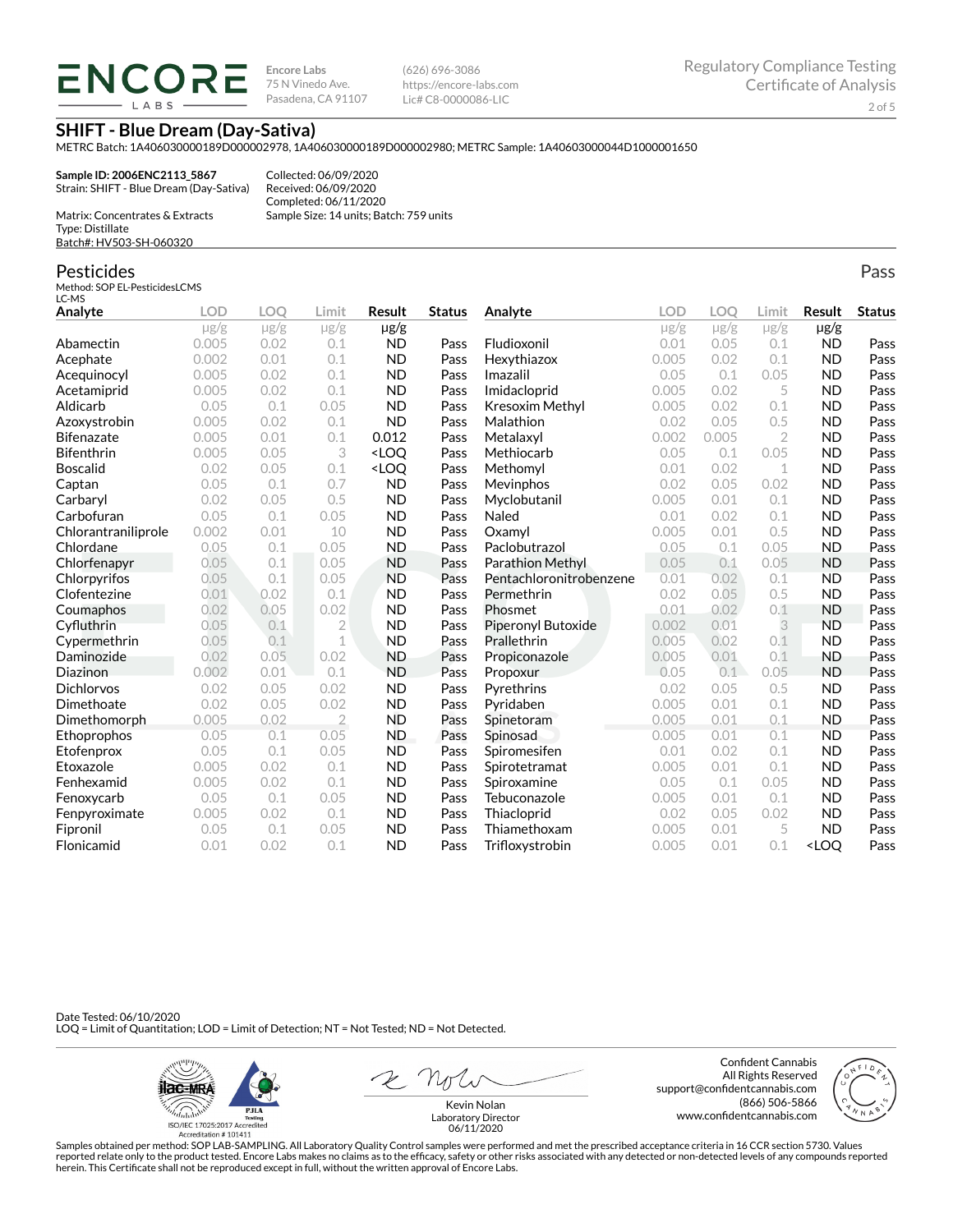**ENCORE** LABS

**Encore Labs** 75 N Vinedo Ave. Pasadena, CA 91107

Collected: 06/09/2020 Received: 06/09/2020

(626) 696-3086 https://encore-labs.com Lic# C8-0000086-LIC

Pass

**SHIFT - Blue Dream (Day-Sativa)**

METRC Batch: 1A406030000189D000002978, 1A406030000189D000002980; METRC Sample: 1A40603000044D1000001650

| Strain: SHIFT - Blue Dream (Dav-Sativa)                                        |
|--------------------------------------------------------------------------------|
| Matrix: Concentrates & Extracts<br>Type: Distillate<br>Batch#: HV503-SH-060320 |

San *I*-100448 For-

# Completed: 06/11/2020 Sample Size: 14 units; Batch: 759 units

# Residual Solvents

Method: SOP EL-RES\_SOLVENTS

| HS-GC-MS            |            |           |           |                                  |               |
|---------------------|------------|-----------|-----------|----------------------------------|---------------|
| Analyte             | <b>LOD</b> | LOQ       | Limit     | Result                           | <b>Status</b> |
|                     | $\mu$ g/g  | $\mu$ g/g | $\mu$ g/g | $\mu$ g/g                        |               |
| 1,2-Dichloro-Ethane | 0.1        | 0.29      |           | <b>ND</b>                        | Pass          |
| Acetone             | 6.21       | 18.81     | 5000      | <loq< td=""><td>Pass</td></loq<> | Pass          |
| Acetonitrile        | 4.56       | 13.83     | 410       | ND.                              | Pass          |
| Benzene             | 0.09       | 0.28      |           | <b>ND</b>                        | Pass          |
| <b>Butane</b>       | 0.2        | 0.61      | 5000      | ND.                              | Pass          |
| Chloroform          | 0.1        | 0.29      |           | <b>ND</b>                        | Pass          |
| Ethanol             | 2.28       | 6.9       | 5000      | 96.36                            | Pass          |
| Ethyl-Acetate       | 0.16       | 0.48      | 5000      | <b>ND</b>                        | Pass          |
| Ethyl-Ether         | 0.12       | 0.38      | 5000      | ND.                              | Pass          |
| Ethylene Oxide      | 0.08       | 0.24      |           | <b>ND</b>                        | Pass          |
| Heptane             | 0.1        | 0.29      | 5000      | 0.32                             | Pass          |
| Isopropanol         | 2.01       | 6.09      | 5000      | <b>ND</b>                        | Pass          |
| Methanol            | 9.62       | 29.14     | 3000      | <b>ND</b>                        | Pass          |
| Methylene-Chloride  | 0.1        | 0.31      |           | ND.                              | Pass          |
| n-Hexane            | 2.68       | 8.12      | 290       | <b>ND</b>                        | Pass          |
| Pentane             | 0.64       | 1.94      | 5000      | <b>ND</b>                        | Pass          |
| Propane             | 0.08       | 0.25      | 5000      | ND.                              | Pass          |
| Toluene             | 0.1        | 0.29      | 890       | 0.52                             | Pass          |
| Trichloroethene     | 0.1        | 0.29      |           | ND.                              | Pass          |
| <b>Xylenes</b>      | 0.6        | 1.82      | 2170      | <b>ND</b>                        | Pass          |

Date Tested: 06/10/2020 LOQ = Limit of Quantitation; LOD = Limit of Detection; NT = Not Tested; ND = Not Detected.

**ilac-MRA PJLA** alaha<sup>ha</sup> ISO/IEC 17025:2017 Ac redited Accreditation #101411

Confident Cannabis All Rights Reserved support@confidentcannabis.com (866) 506-5866 www.confidentcannabis.com



Kevin Nolan Laboratory Director 06/11/2020

Samples obtained per method: SOP LAB-SAMPLING. All Laboratory Quality Control samples were performed and met the prescribed acceptance criteria in 16 CCR section 5730. Values reported relate only to the product tested. Encore Labs makes no claims as to the efficacy, safety or other risks associated with any detected or non-detected levels of any compounds reported<br>herein. This Certificate shall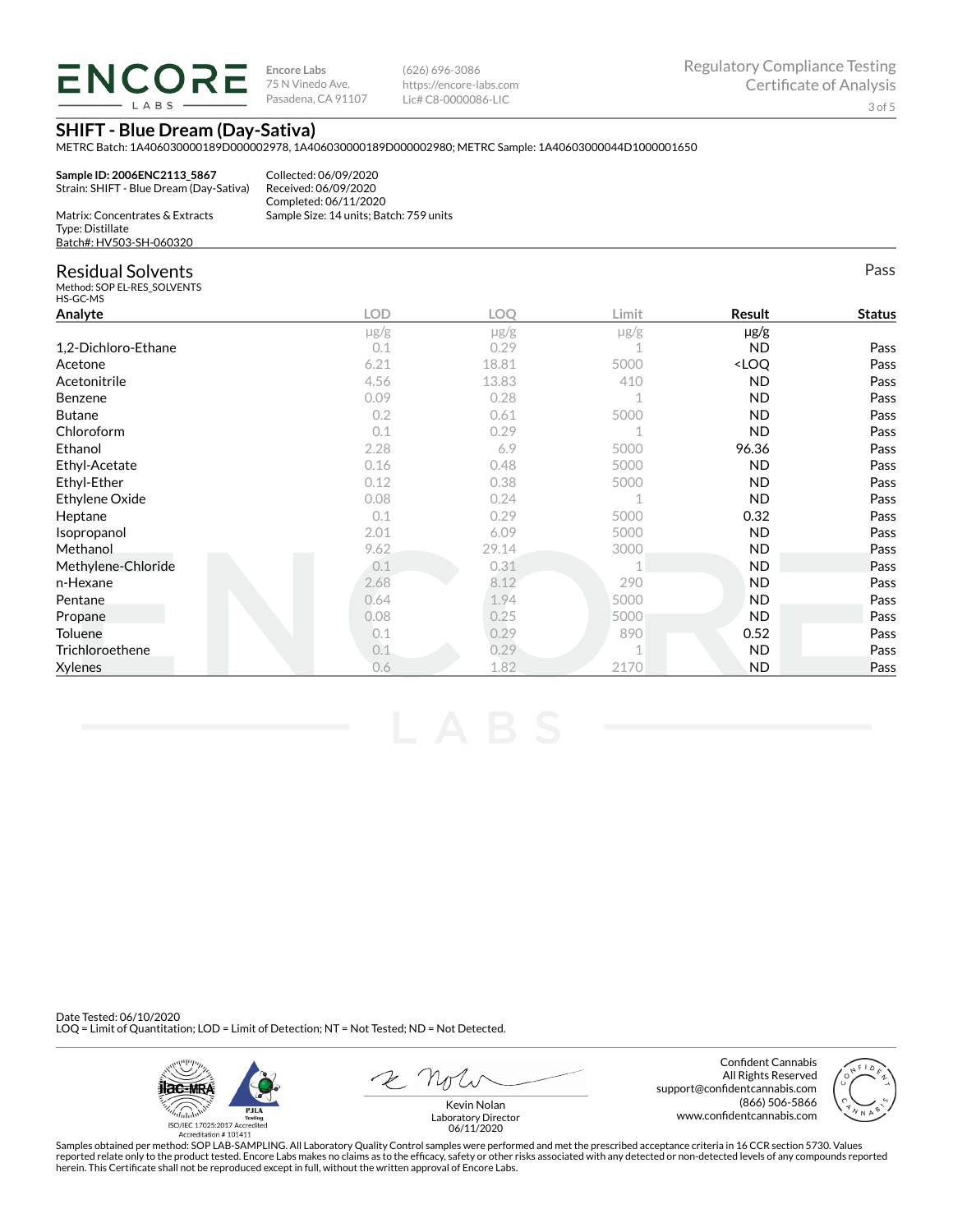**ENCORE** LABS

**Encore Labs** 75 N Vinedo Ave. Pasadena, CA 91107

(626) 696-3086 https://encore-labs.com Lic# C8-0000086-LIC

### **SHIFT - Blue Dream (Day-Sativa)**

METRC Batch: 1A406030000189D000002978, 1A406030000189D000002980; METRC Sample: 1A40603000044D1000001650

| Sample ID: 2006ENC2113 5867             | Collected: 06/09/2020                   |
|-----------------------------------------|-----------------------------------------|
| Strain: SHIFT - Blue Dream (Day-Sativa) | Received: 06/09/2020                    |
|                                         | Completed: 06/11/2020                   |
| Matrix: Concentrates & Extracts         | Sample Size: 14 units: Batch: 759 units |
| Type: Distillate                        |                                         |
| Batch#: HV503-SH-060320                 |                                         |

#### **Mycotoxins** Method: SOP EL-PesticidesLCMS LC-MS Pass **Analyte LOD LOQ Limit Result Status** µg/kg µg/kg µg/kg µg/kg B1 and the contract of  $\frac{2}{4}$  and  $\frac{4}{4}$  and  $\frac{1}{4}$  ND Tested B2 and  $\begin{array}{ccc} & 2 & 4 & 4 \end{array}$  and  $\begin{array}{ccc} & 1 & 1 \end{array}$  and  $\begin{array}{ccc} & 2 & 4 \end{array}$  and  $\begin{array}{ccc} & & \end{array}$  and  $\begin{array}{ccc} & & \end{array}$  and  $\begin{array}{ccc} & & \end{array}$  are  $\begin{array}{ccc} & & \end{array}$  and  $\begin{array}{ccc} & & \end{array}$  are  $\begin{array}{ccc} & & \end{array}$  and  $\begin{array}{ccc} & &$  $\begin{array}{cccccccccccccc} \textsf{G1} & & & & & 2 & & & 4 & & & & \textsf{ND} & & & \textsf{Tested} \end{array}$ G2 and  $\begin{array}{ccc} & 2 & 4 & 4 \end{array}$  and  $\begin{array}{ccc} & 1 & 1 \end{array}$  and  $\begin{array}{ccc} & 2 & 4 \end{array}$  and  $\begin{array}{ccc} & & \end{array}$  and  $\begin{array}{ccc} & & \end{array}$  and  $\begin{array}{ccc} & & \end{array}$  and  $\begin{array}{ccc} & & \end{array}$  and  $\begin{array}{ccc} & & \end{array}$  and  $\begin{array}{ccc} & & \end{array}$  and  $\begin{array}{ccc} & &$ Ochratoxin A 1 2 20 ND Pass Total Aatoxins 20 ND Pass



Date Tested: 06/10/2020 LOQ = Limit of Quantitation; LOD = Limit of Detection; NT = Not Tested; ND = Not Detected.



Confident Cannabis All Rights Reserved support@confidentcannabis.com (866) 506-5866 www.confidentcannabis.com



Kevin Nolan Laboratory Director 06/11/2020

Samples obtained per method: SOP LAB-SAMPLING. All Laboratory Quality Control samples were performed and met the prescribed acceptance criteria in 16 CCR section 5730. Values reported relate only to the product tested. Encore Labs makes no claims as to the efficacy, safety or other risks associated with any detected or non-detected levels of any compounds reported<br>herein. This Certificate shall